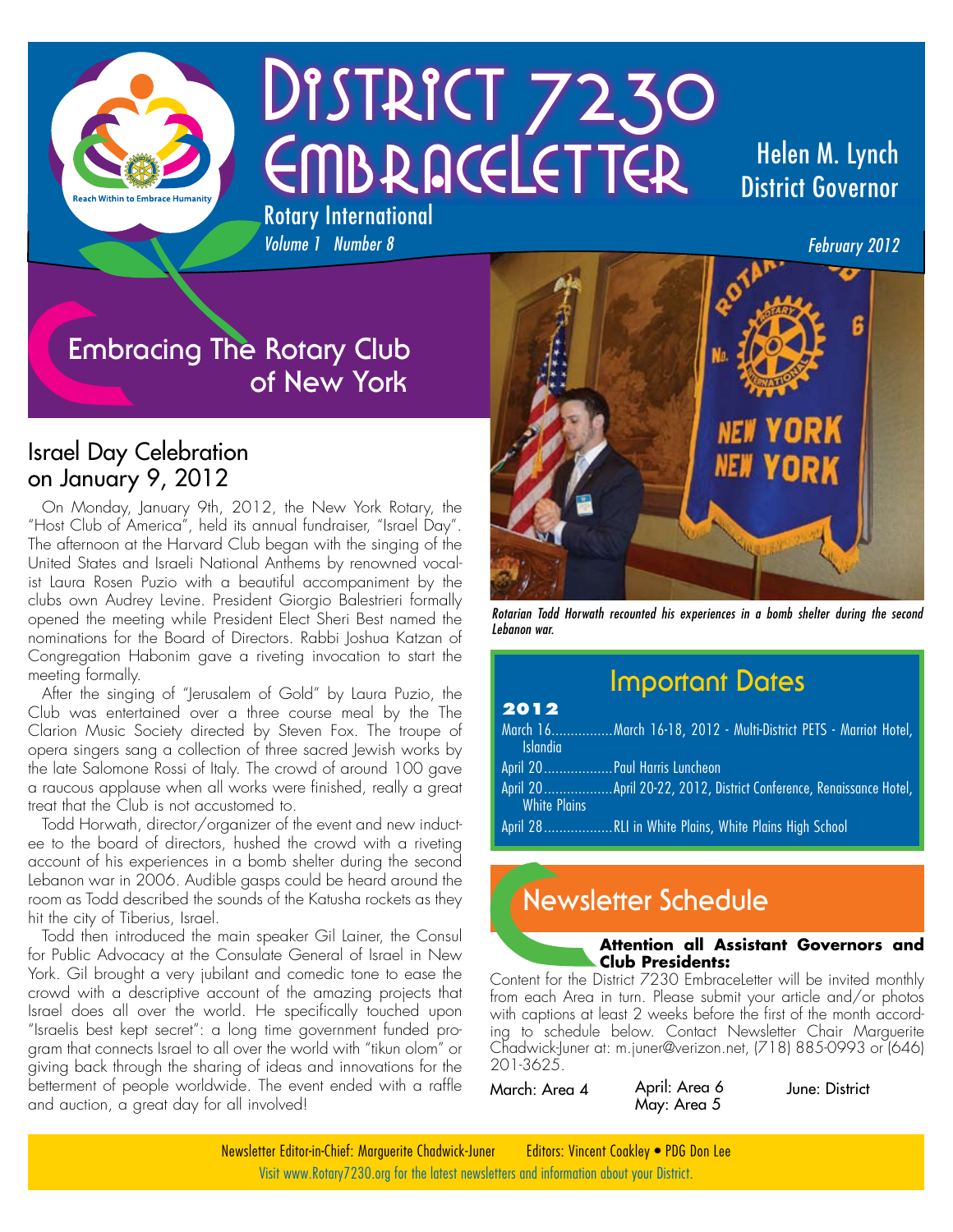### **Embracing Metro NYC Rotary**

#### Holiday Party and Toydrive

The Metro NYC Club organized and hosted their annual holiday party toy drive to benefit the children of Fraternite Notre Dame's soup kitchen. Attendees and friends were from the Mtero NYC Club and the following Rotary Clubs: Midtown NY Club, Rotaract at the UN, White Plains, Chinatown, Wall Street, Harlem, and Riverdale. The event was a huge success with a great turnout. Approximately 300 toys were collected for the children of the Fraternity Notre Dame's soup kitchen which they support monthly through their volunteer efforts! Everyone was requested to donate a toy that evening yielding a van full of toys for the children fed by Fraternite Notre Dame.

#### Rotary International United Nations Day at the UN

Rotary's relationship with the United Nations dates back to 1945 when some 49 Rotary members acted as delegates, advisors, and consultants at the United Nations Charter Conference. Today, Rotary holds the highest consultative status possible with the United Nations as a non-governmental organization.

Each year, at Rotary UN Day, over 1300 Rotarians including many Rotary International Directors, Foundation Trustees, past Senior Leaders, and guests come together at UN Headquarters in New York. The program was designed to inspire and educate all participants as well as provide insight into the relationship between Rotary and the United Nations.

Several members from the Metro NYC Club attended Rotary International UN Day to help celebrate the anniversary of the Rotaract Club at the UN (RCUN), founded in 1995. Many of their members have previously been members of RCUN.

RCUN is an outstanding group of young professionals who either work or live in the greater NYC area and are interested in making a difference in their community. Our

#### St. Francis Xavier Welcome Table Soup Kitchen

January 22, February 19, and March 18, 2012

Rotary of Metro NYC participates in its monthly event to assist at St Francis Xavier Mission's soup kitchen on February 21st. Parishioners of St. Francis Xavier Church took the initiative to start St. Francis Xavier Mission's Welcome Table soup kitchen in 1982. This evolved as a response to the needs of the homeless population in our Manhattan neighborhood of Chelsea at that time. Every Sunday, a day when most other soup kitchens in NYC are closed, approximately 700 meals are served to people in need.

There are two shifts of volunteers. They will be helping in the second one from 11.45 am - 3.30 pm. The tasks



*Metro NYC Rotarians volunteering at St, Francis Xavier's Welcome Table soup kitchen.*

include: Putting hot meal items on plates and trays, working at the food stations giving out extras (coffee/ bread, water, etc), washing & rinsing trays, general clean up after the distribution.

The Rotary Metro team is signed on a monthly basis for a group of 5 volunteers under Rotary Metro. The soup kitchen is located at 55 West 15th street, just east of 6th Ave (bet. 6th and 5th) on the north side of the street (This is the entrance to the Church of St. Francis Xavier offices). Those interested should contact our team coordinator Adrienne Copper.

#### Rotary International Day at the UNITED NATIONS



*John Hewko (center), Secretary General of Rotary International, is joined by members of the Rotary Club of Metro NYC (left to right: Stefan Jekel, Martin Nolan, Linda Birta, Clemens Schmid).*

#### Metro NYC Event Calendar

**FEBRUARY 2012 –** World Understanding Month

Feb  $8$  – Club Meeting  $4$  – Jeannie Joshi (former Rotaracter), Founder of Joshi Design New York.

Feb 12 - Welcome Table at St. Francis Xavier Mission

**Feb 14** – Valentine's Day

**Feb 15** – Rotary Club of New York – Monthly International Breakfast – 8:30- 10:00am (\$20)

Feb 15 SAVE THE DATE – social of the Rotary International Area 7 clubs at NYPD Museum

Feb 19 - Members-only Winter Afternoon Social at Stefan's Place.

Feb 19 – Rotary International - National Immunizati–on Day (NID) – India

Feb 21 – Mardi Gras

Feb  $22$  - Club Meeting  $1 -$  Matts Ingemansson, Chairman of the Rotary Global History Fellowship

**MARCH 2012 –** Literacy Month / World Rotaract Week (March 13)

**Mar 1** – Registration Deadline 2 for Rotary International Convention (until today: \$195 registration)

Mar 14 - Club Meeting 2 - Guest Speakers: Meet Rotary International's New **Generations** 

**Mar 16** – St. Patrick's Day

Mar 16 - (until Sun Mar 18) Multi-District President-Elect Seminar (PETS)

Mar 20 - Deadline for District Conference registration